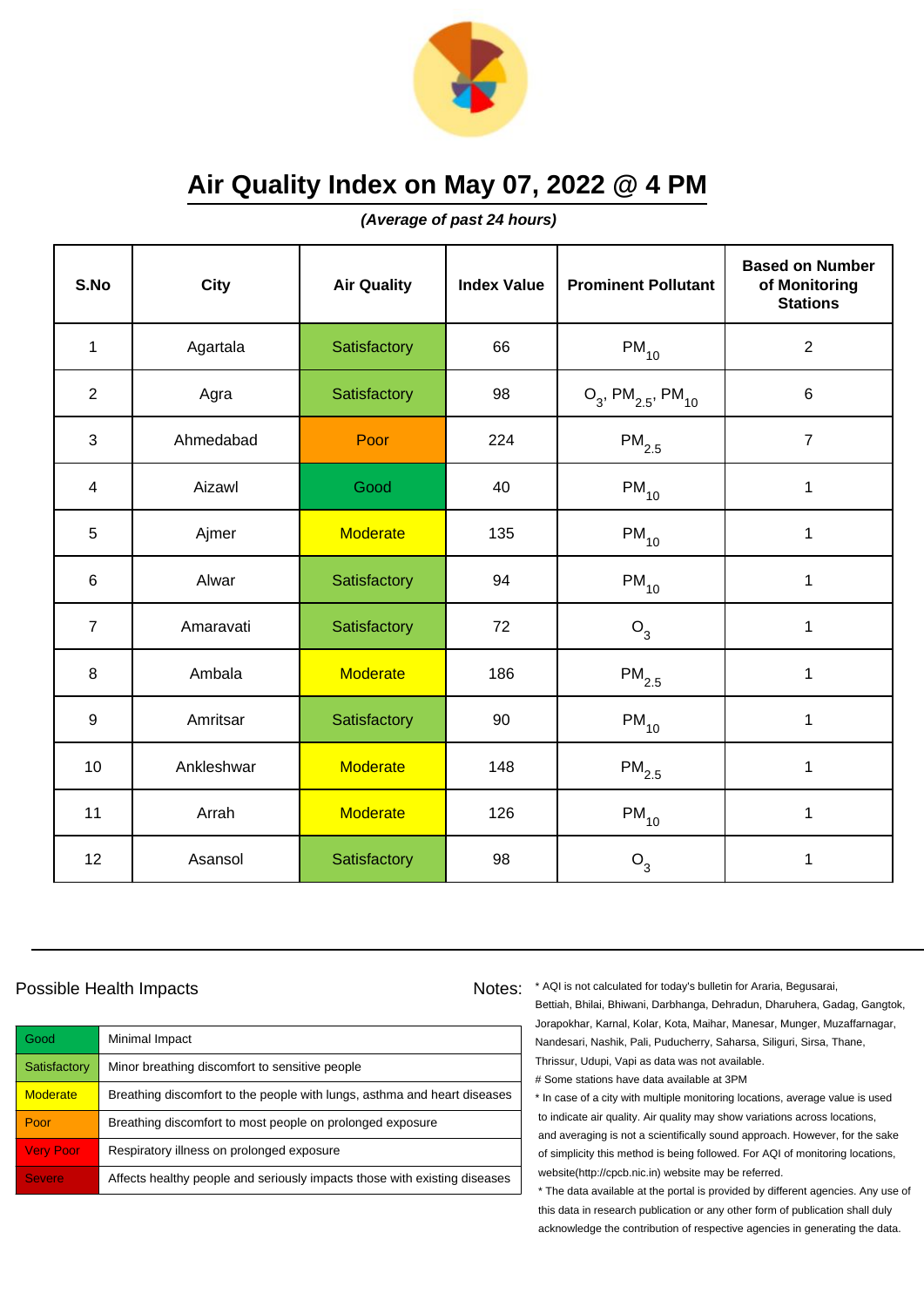

**(Average of past 24 hours)**

| S.No | City                        | <b>Air Quality</b> | <b>Index Value</b> | <b>Prominent Pollutant</b>        | <b>Based on Number</b><br>of Monitoring<br><b>Stations</b> |
|------|-----------------------------|--------------------|--------------------|-----------------------------------|------------------------------------------------------------|
| 13   | Aurangabad (Bihar)          | <b>Moderate</b>    | 159                | $\mathsf{PM}_{10}$                | $\mathbf 1$                                                |
| 14   | Aurangabad<br>(Maharashtra) | <b>Moderate</b>    | 111                | $\mathsf{PM}_{10}$                | $\mathbf 1$                                                |
| 15   | <b>Baddi</b>                | <b>Moderate</b>    | 112                | $PM_{10}$                         | 1                                                          |
| 16   | Bagalkot                    | Good               | 50                 | $PM_{2.5}$                        | 1                                                          |
| 17   | Baghpat                     | <b>Moderate</b>    | 174                | $PM_{2.5}$                        | $\mathbf 1$                                                |
| 18   | Bahadurgarh                 | <b>Moderate</b>    | 193                | $\mathsf{PM}_{2.5}$               | 1                                                          |
| 19   | Ballabgarh                  | <b>Moderate</b>    | 115                | $PM_{10}$                         | 1                                                          |
| 20   | <b>Bathinda</b>             | Satisfactory       | 82                 | $PM_{10}$                         | $\mathbf{1}$                                               |
| 21   | Bengaluru                   | Satisfactory       | 77                 | $PM_{2.5}$ , CO, PM <sub>10</sub> | 9                                                          |
| 22   | Bhagalpur                   | <b>Moderate</b>    | 110                | $PM_{10}$                         | $\overline{2}$                                             |
| 23   | <b>Bhiwadi</b>              | Poor               | 226                | $PM_{10}$                         | $\mathbf{1}$                                               |
| 24   | <b>Bhopal</b>               | <b>Moderate</b>    | 152                | $PM_{10}$                         | 1                                                          |

#### Possible Health Impacts

| Good             | Minimal Impact                                                            |
|------------------|---------------------------------------------------------------------------|
| Satisfactory     | Minor breathing discomfort to sensitive people                            |
| <b>Moderate</b>  | Breathing discomfort to the people with lungs, asthma and heart diseases  |
| Poor             | Breathing discomfort to most people on prolonged exposure                 |
| <b>Very Poor</b> | Respiratory illness on prolonged exposure                                 |
| <b>Severe</b>    | Affects healthy people and seriously impacts those with existing diseases |

Notes: \* AQI is not calculated for today's bulletin for Araria, Begusarai, Bettiah, Bhilai, Bhiwani, Darbhanga, Dehradun, Dharuhera, Gadag, Gangtok, Jorapokhar, Karnal, Kolar, Kota, Maihar, Manesar, Munger, Muzaffarnagar, Nandesari, Nashik, Pali, Puducherry, Saharsa, Siliguri, Sirsa, Thane, Thrissur, Udupi, Vapi as data was not available. # Some stations have data available at 3PM

> \* In case of a city with multiple monitoring locations, average value is used to indicate air quality. Air quality may show variations across locations, and averaging is not a scientifically sound approach. However, for the sake of simplicity this method is being followed. For AQI of monitoring locations, website(http://cpcb.nic.in) website may be referred.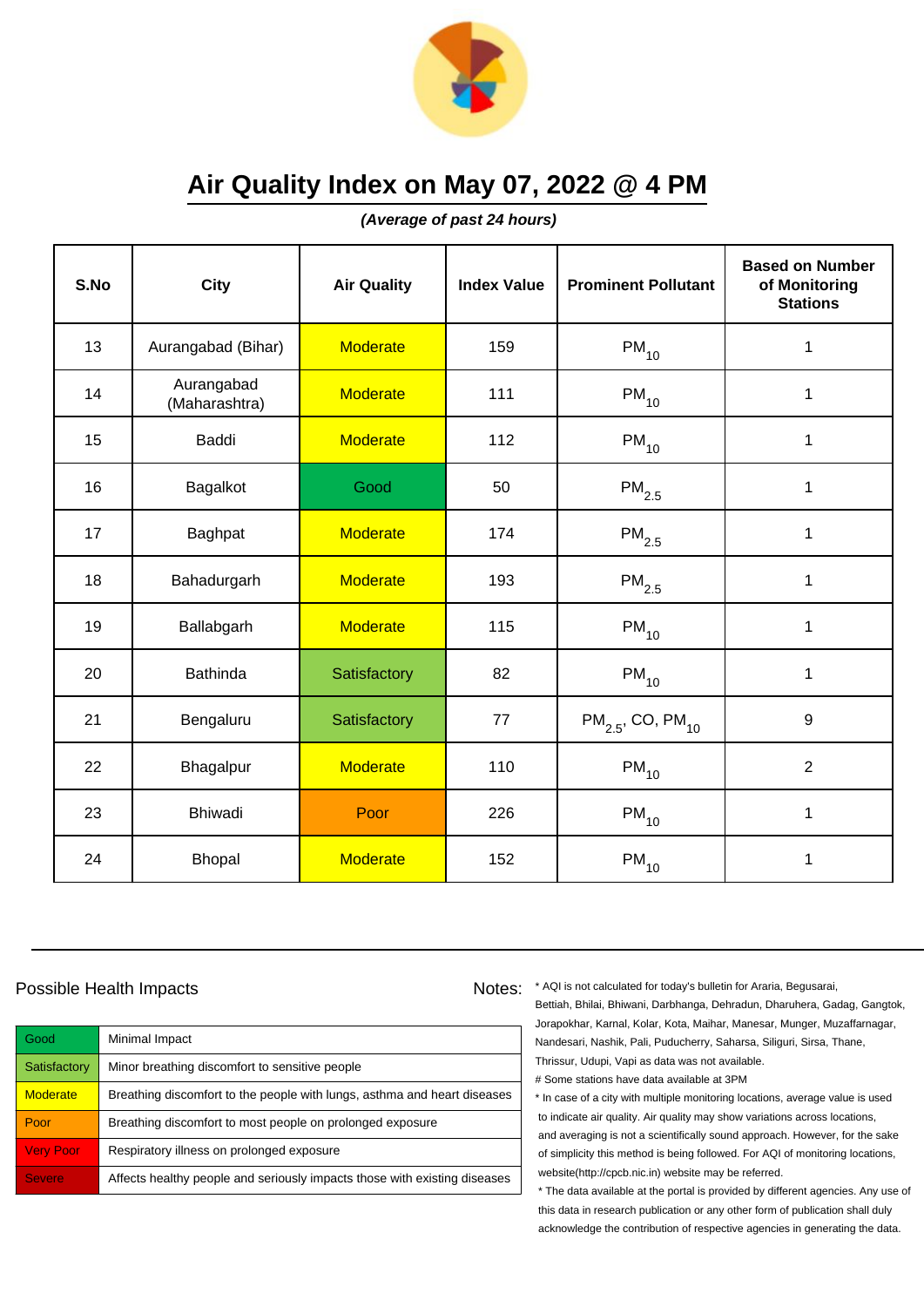

**(Average of past 24 hours)**

| S.No | City                | <b>Air Quality</b> | <b>Index Value</b> | <b>Prominent Pollutant</b>                   | <b>Based on Number</b><br>of Monitoring<br><b>Stations</b> |
|------|---------------------|--------------------|--------------------|----------------------------------------------|------------------------------------------------------------|
| 25   | <b>Bidar</b>        | <b>Moderate</b>    | 150                | $PM_{10}$                                    | $\mathbf 1$                                                |
| 26   | <b>Bihar Sharif</b> | <b>Moderate</b>    | 168                | $PM_{10}$                                    | 1                                                          |
| 27   | Bilaspur            | Satisfactory       | 51                 | $PM_{10}$                                    | 1                                                          |
| 28   | Brajrajnagar        | Satisfactory       | 69                 | $PM_{10}$                                    | 1                                                          |
| 29   | Bulandshahr         | <b>Moderate</b>    | 184                | $O_3$                                        | $\mathbf 1$                                                |
| 30   | <b>Buxar</b>        | <b>Moderate</b>    | 129                | $PM_{10}$                                    | 1                                                          |
| 31   | Chamarajanagar      | Good               | 42                 | $PM_{10}$                                    | 1                                                          |
| 32   | Chandigarh          | <b>Moderate</b>    | 162                | $O_3$ , PM <sub>2.5</sub> , PM <sub>10</sub> | 3                                                          |
| 33   | Chandrapur          | <b>Moderate</b>    | 105                | $PM_{10}$                                    | $\overline{2}$                                             |
| 34   | Charkhi Dadri       | Poor               | 275                | $PM_{2.5}$                                   | 1                                                          |
| 35   | Chennai             | Satisfactory       | 80                 | $PM_{10}$                                    | 6                                                          |
| 36   | Chhapra             | <b>Moderate</b>    | 105                | $\mathsf{PM}_{10}$                           | 1                                                          |

#### Possible Health Impacts

| Good             | Minimal Impact                                                            |
|------------------|---------------------------------------------------------------------------|
| Satisfactory     | Minor breathing discomfort to sensitive people                            |
| <b>Moderate</b>  | Breathing discomfort to the people with lungs, asthma and heart diseases  |
| Poor             | Breathing discomfort to most people on prolonged exposure                 |
| <b>Very Poor</b> | Respiratory illness on prolonged exposure                                 |
| <b>Severe</b>    | Affects healthy people and seriously impacts those with existing diseases |

Notes: \* AQI is not calculated for today's bulletin for Araria, Begusarai, Bettiah, Bhilai, Bhiwani, Darbhanga, Dehradun, Dharuhera, Gadag, Gangtok, Jorapokhar, Karnal, Kolar, Kota, Maihar, Manesar, Munger, Muzaffarnagar, Nandesari, Nashik, Pali, Puducherry, Saharsa, Siliguri, Sirsa, Thane, Thrissur, Udupi, Vapi as data was not available. # Some stations have data available at 3PM

> \* In case of a city with multiple monitoring locations, average value is used to indicate air quality. Air quality may show variations across locations, and averaging is not a scientifically sound approach. However, for the sake of simplicity this method is being followed. For AQI of monitoring locations, website(http://cpcb.nic.in) website may be referred.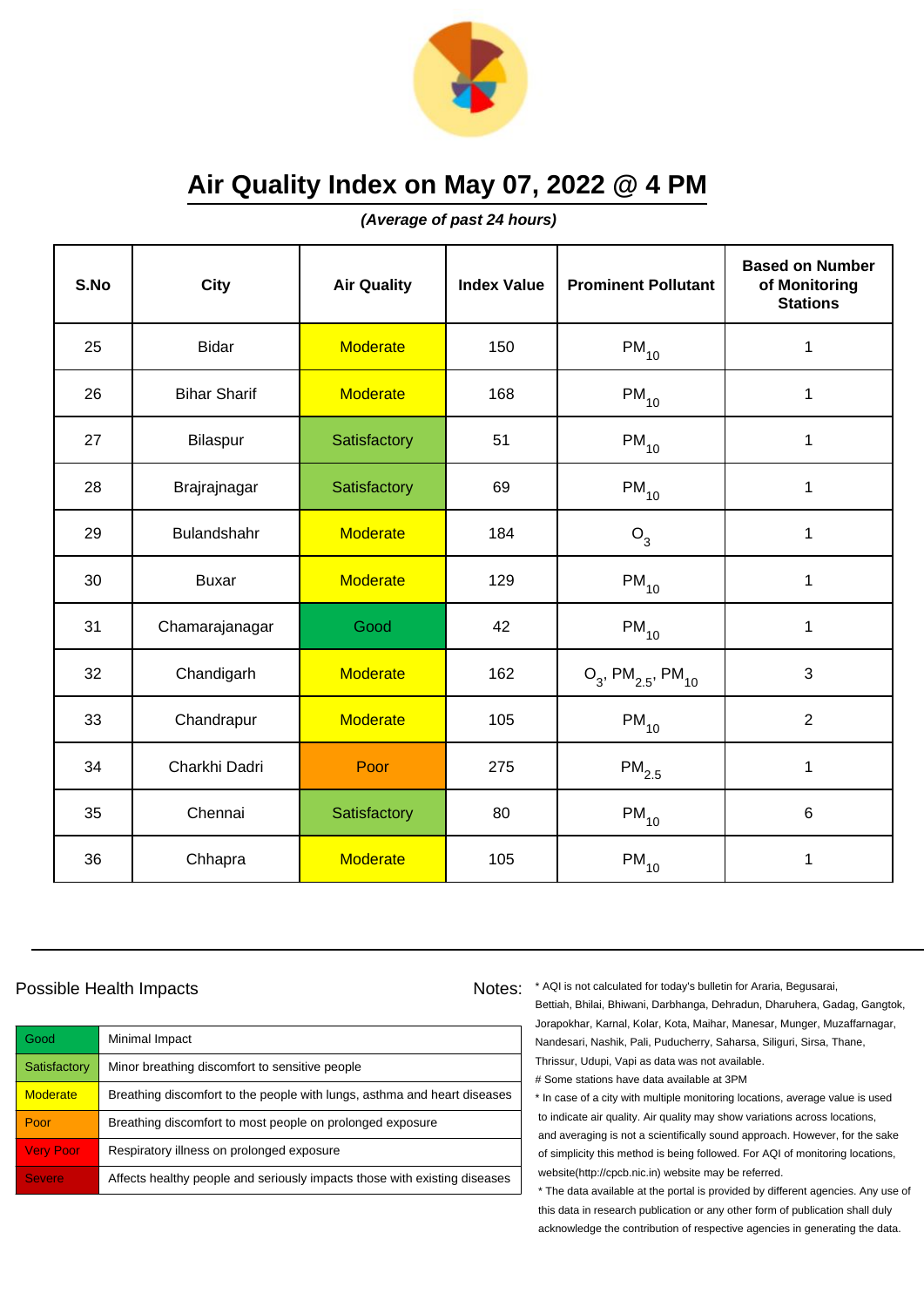

**(Average of past 24 hours)**

| S.No | City           | <b>Air Quality</b> | <b>Index Value</b> | <b>Prominent Pollutant</b>    | <b>Based on Number</b><br>of Monitoring<br><b>Stations</b> |
|------|----------------|--------------------|--------------------|-------------------------------|------------------------------------------------------------|
| 37   | Chikkaballapur | Satisfactory       | 72                 | $PM_{10}$                     | 1                                                          |
| 38   | Chikkamagaluru | Good               | 50                 | $PM_{10}$                     | 1                                                          |
| 39   | Coimbatore     | Good               | 49                 | $PM_{10}$                     | 1                                                          |
| 40   | Damoh          | Satisfactory       | 73                 | $PM_{10}$                     | $\mathbf{1}$                                               |
| 41   | Davanagere     | Satisfactory       | 59                 | $PM_{10}$                     | $\mathbf{1}$                                               |
| 42   | Delhi          | Poor               | 206                | $PM_{10}$ , O <sub>3</sub>    | 36                                                         |
| 43   | Dewas          | <b>Moderate</b>    | 195                | $\mathsf{PM}_{2.5}$           | $\mathbf{1}$                                               |
| 44   | Durgapur       | <b>Moderate</b>    | 144                | $PM_{10}$                     | $\mathbf{1}$                                               |
| 45   | Eloor          | Satisfactory       | 63                 | $PM_{10}$                     | $\mathbf{1}$                                               |
| 46   | Ernakulam      | Satisfactory       | 54                 | NO <sub>2</sub>               | $\mathbf{1}$                                               |
| 47   | Faridabad      | Poor               | 215                | $PM_{2.5}$ , PM <sub>10</sub> | 3                                                          |
| 48   | Fatehabad      | Poor               | 224                | $\mathsf{PM}_{2.5}$           | $\mathbf{1}$                                               |

#### Possible Health Impacts

| Good             | Minimal Impact                                                            |
|------------------|---------------------------------------------------------------------------|
| Satisfactory     | Minor breathing discomfort to sensitive people                            |
| <b>Moderate</b>  | Breathing discomfort to the people with lungs, asthma and heart diseases  |
| Poor             | Breathing discomfort to most people on prolonged exposure                 |
| <b>Very Poor</b> | Respiratory illness on prolonged exposure                                 |
| <b>Severe</b>    | Affects healthy people and seriously impacts those with existing diseases |

Notes: \* AQI is not calculated for today's bulletin for Araria, Begusarai, Bettiah, Bhilai, Bhiwani, Darbhanga, Dehradun, Dharuhera, Gadag, Gangtok, Jorapokhar, Karnal, Kolar, Kota, Maihar, Manesar, Munger, Muzaffarnagar, Nandesari, Nashik, Pali, Puducherry, Saharsa, Siliguri, Sirsa, Thane, Thrissur, Udupi, Vapi as data was not available. # Some stations have data available at 3PM

> \* In case of a city with multiple monitoring locations, average value is used to indicate air quality. Air quality may show variations across locations, and averaging is not a scientifically sound approach. However, for the sake of simplicity this method is being followed. For AQI of monitoring locations, website(http://cpcb.nic.in) website may be referred.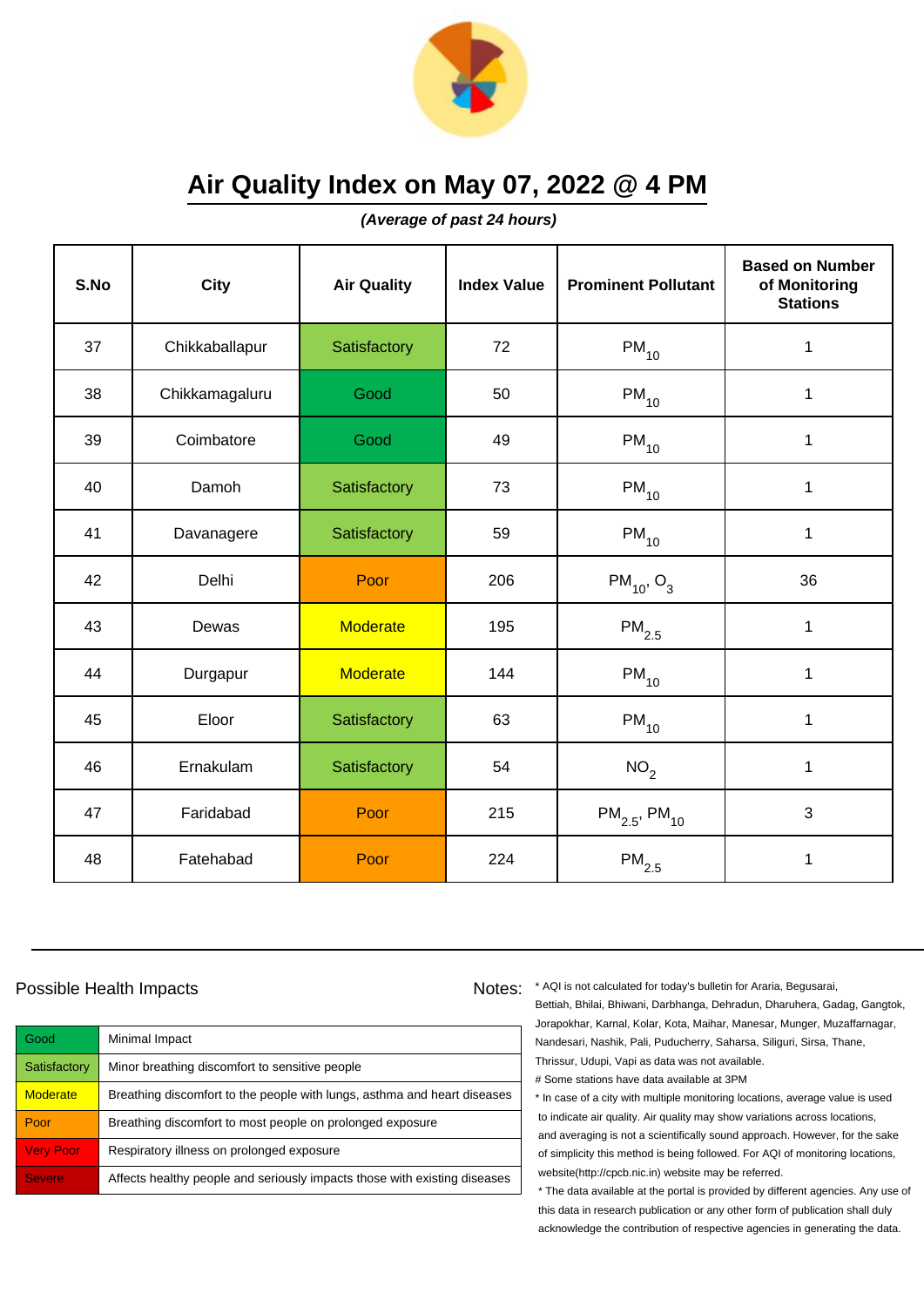

**(Average of past 24 hours)**

| S.No | City                 | <b>Air Quality</b> | <b>Index Value</b> | <b>Prominent Pollutant</b>                   | <b>Based on Number</b><br>of Monitoring<br><b>Stations</b> |
|------|----------------------|--------------------|--------------------|----------------------------------------------|------------------------------------------------------------|
| 49   | Firozabad            | <b>Moderate</b>    | 126                | $PM_{10}$ , O <sub>3</sub>                   | $\overline{2}$                                             |
| 50   | Gandhinagar          | Poor               | 218                | $PM_{2.5}$ , PM <sub>10</sub>                | 3                                                          |
| 51   | Gaya                 | <b>Moderate</b>    | 135                | $O_3$ , PM <sub>2.5</sub> , PM <sub>10</sub> | 3                                                          |
| 52   | Ghaziabad            | Poor               | 242                | $PM_{10}$ , O <sub>3</sub>                   | $\overline{\mathbf{4}}$                                    |
| 53   | Gorakhpur            | Good               | 45                 | $O_3$                                        | $\mathbf{1}$                                               |
| 54   | <b>Greater Noida</b> | <b>Moderate</b>    | 184                | $PM_{10}$                                    | $\overline{2}$                                             |
| 55   | Gummidipoondi        | Good               | 42                 | $PM_{10}$                                    | $\mathbf{1}$                                               |
| 56   | Gurugram             | <b>Moderate</b>    | 187                | $PM_{2.5}$ , PM <sub>10</sub>                | $\overline{4}$                                             |
| 57   | Guwahati             | Satisfactory       | 92                 | $PM_{10}$                                    | $\overline{2}$                                             |
| 58   | Gwalior              | <b>Moderate</b>    | 149                | $PM_{10}$                                    | $\mathbf{1}$                                               |
| 59   | Hajipur              | Satisfactory       | 90                 | $\mathsf{PM}_{2.5}$                          | 1                                                          |
| 60   | Haldia               | Satisfactory       | 58                 | $PM_{10}$                                    | 1                                                          |

#### Possible Health Impacts

| Good             | Minimal Impact                                                            |
|------------------|---------------------------------------------------------------------------|
| Satisfactory     | Minor breathing discomfort to sensitive people                            |
| <b>Moderate</b>  | Breathing discomfort to the people with lungs, asthma and heart diseases  |
| Poor             | Breathing discomfort to most people on prolonged exposure                 |
| <b>Very Poor</b> | Respiratory illness on prolonged exposure                                 |
| <b>Severe</b>    | Affects healthy people and seriously impacts those with existing diseases |

Notes: \* AQI is not calculated for today's bulletin for Araria, Begusarai, Bettiah, Bhilai, Bhiwani, Darbhanga, Dehradun, Dharuhera, Gadag, Gangtok, Jorapokhar, Karnal, Kolar, Kota, Maihar, Manesar, Munger, Muzaffarnagar, Nandesari, Nashik, Pali, Puducherry, Saharsa, Siliguri, Sirsa, Thane, Thrissur, Udupi, Vapi as data was not available. # Some stations have data available at 3PM

> \* In case of a city with multiple monitoring locations, average value is used to indicate air quality. Air quality may show variations across locations, and averaging is not a scientifically sound approach. However, for the sake of simplicity this method is being followed. For AQI of monitoring locations, website(http://cpcb.nic.in) website may be referred.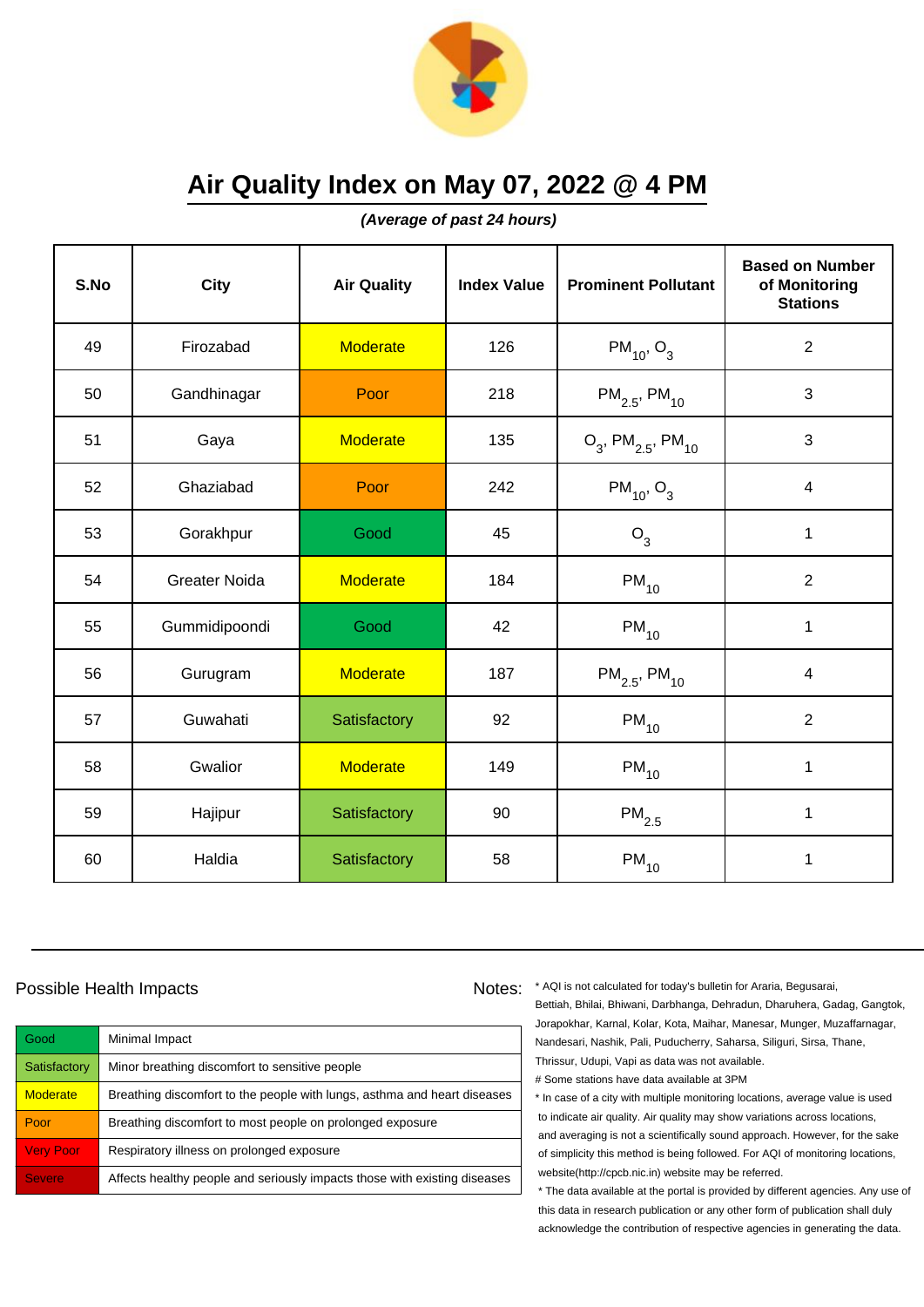

**(Average of past 24 hours)**

| S.No | <b>City</b> | <b>Air Quality</b> | <b>Index Value</b> | <b>Prominent Pollutant</b>    | <b>Based on Number</b><br>of Monitoring<br><b>Stations</b> |
|------|-------------|--------------------|--------------------|-------------------------------|------------------------------------------------------------|
| 61   | Hapur       | Poor               | 207                | $PM_{2.5}$                    | $\mathbf 1$                                                |
| 62   | Hassan      | Satisfactory       | 66                 | $PM_{10}$                     | 1                                                          |
| 63   | Haveri      | Satisfactory       | 69                 | $PM_{10}$                     | 1                                                          |
| 64   | Hisar       | Poor               | 244                | $PM_{2.5}$                    | 1                                                          |
| 65   | Howrah      | Satisfactory       | 72                 | $PM_{2.5}$ , PM <sub>10</sub> | $\overline{2}$                                             |
| 66   | Hubballi    | <b>Moderate</b>    | 102                | $PM_{10}$                     | $\mathbf 1$                                                |
| 67   | Hyderabad   | <b>Moderate</b>    | 109                | $PM_{10}$                     | 5                                                          |
| 68   | Imphal      | Satisfactory       | 76                 | SO <sub>2</sub>               | 1                                                          |
| 69   | Indore      | Moderate           | 161                | $PM_{10}$                     | $\mathbf 1$                                                |
| 70   | Jabalpur    | <b>Moderate</b>    | 157                | $PM_{10}$                     | 1                                                          |
| 71   | Jaipur      | <b>Moderate</b>    | 184                | $PM_{2.5}$ , PM <sub>10</sub> | $\overline{2}$                                             |
| 72   | Jalandhar   | Satisfactory       | 96                 | $\mathsf{PM}_{10}$            | 1                                                          |

#### Possible Health Impacts

| Good             | Minimal Impact                                                            |
|------------------|---------------------------------------------------------------------------|
| Satisfactory     | Minor breathing discomfort to sensitive people                            |
| <b>Moderate</b>  | Breathing discomfort to the people with lungs, asthma and heart diseases  |
| Poor             | Breathing discomfort to most people on prolonged exposure                 |
| <b>Very Poor</b> | Respiratory illness on prolonged exposure                                 |
| <b>Severe</b>    | Affects healthy people and seriously impacts those with existing diseases |

Notes: \* AQI is not calculated for today's bulletin for Araria, Begusarai, Bettiah, Bhilai, Bhiwani, Darbhanga, Dehradun, Dharuhera, Gadag, Gangtok, Jorapokhar, Karnal, Kolar, Kota, Maihar, Manesar, Munger, Muzaffarnagar, Nandesari, Nashik, Pali, Puducherry, Saharsa, Siliguri, Sirsa, Thane, Thrissur, Udupi, Vapi as data was not available. # Some stations have data available at 3PM

> \* In case of a city with multiple monitoring locations, average value is used to indicate air quality. Air quality may show variations across locations, and averaging is not a scientifically sound approach. However, for the sake of simplicity this method is being followed. For AQI of monitoring locations, website(http://cpcb.nic.in) website may be referred.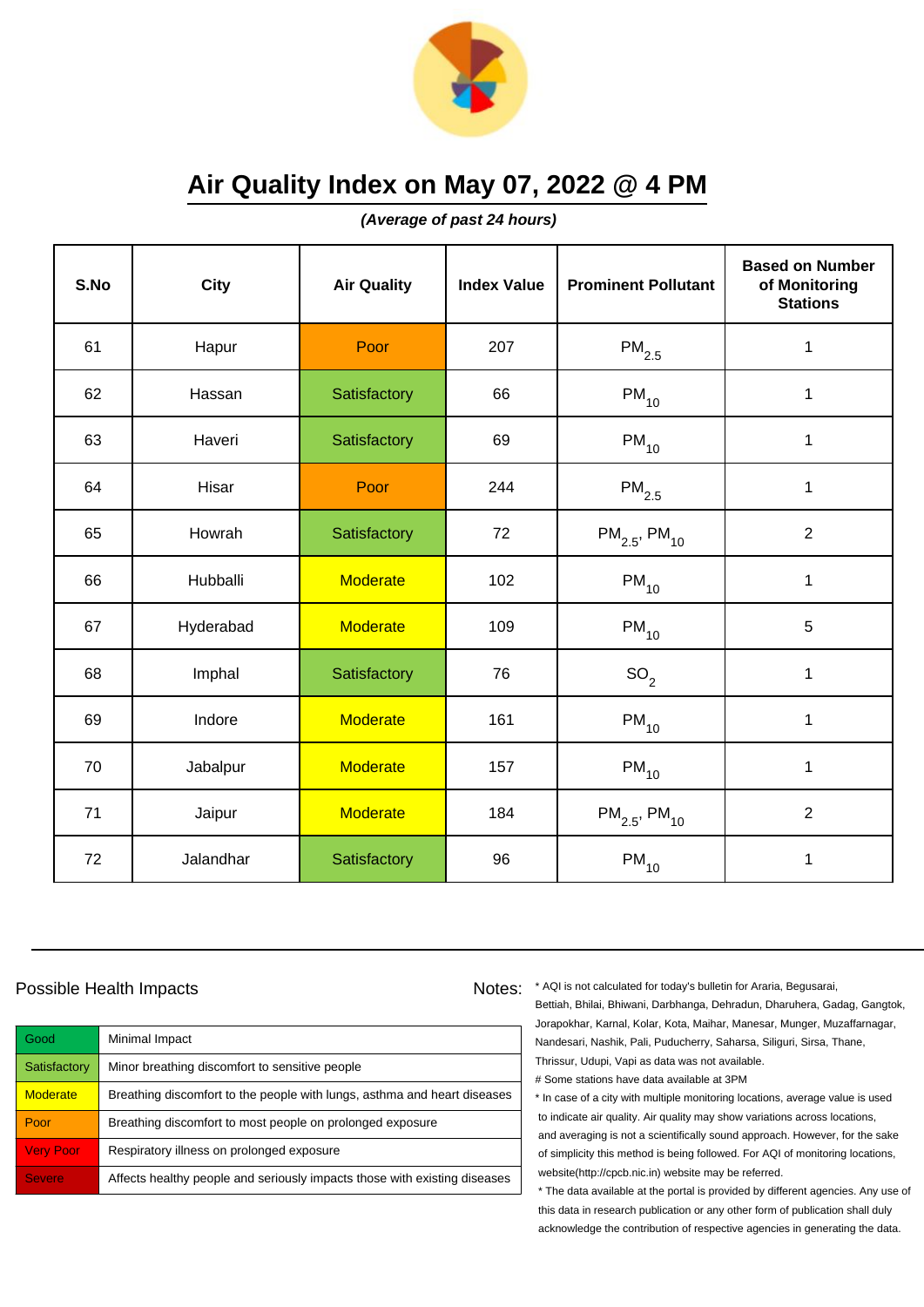

**(Average of past 24 hours)**

| S.No | <b>City</b> | <b>Air Quality</b> | <b>Index Value</b> | <b>Prominent Pollutant</b> | <b>Based on Number</b><br>of Monitoring<br><b>Stations</b> |
|------|-------------|--------------------|--------------------|----------------------------|------------------------------------------------------------|
| 73   | Jhansi      | <b>Moderate</b>    | 173                | $PM_{10}$                  | $\mathbf 1$                                                |
| 74   | Jind        | <b>Very Poor</b>   | 307                | $PM_{2.5}$                 | $\mathbf 1$                                                |
| 75   | Jodhpur     | Poor               | 251                | $PM_{10}$                  | 1                                                          |
| 76   | Kaithal     | Poor               | 231                | $\mathsf{PM}_{2.5}$        | $\mathbf{1}$                                               |
| 77   | Kalaburgi   | <b>Moderate</b>    | 117                | $PM_{10}$                  | $\mathbf 1$                                                |
| 78   | Kalyan      | <b>Moderate</b>    | 156                | $PM_{10}$                  | $\mathbf{1}$                                               |
| 79   | Kannur      | Satisfactory       | 72                 | $PM_{10}$                  | $\mathbf 1$                                                |
| 80   | Kanpur      | <b>Moderate</b>    | 152                | $O_3$ , PM <sub>10</sub>   | $\overline{2}$                                             |
| 81   | Katihar     | <b>Moderate</b>    | 125                | $PM_{10}$                  | $\mathbf 1$                                                |
| 82   | Katni       | <b>Moderate</b>    | 155                | $PM_{10}$                  | $\mathbf 1$                                                |
| 83   | Khanna      | Satisfactory       | 98                 | $PM_{10}$                  | 1                                                          |
| 84   | Kishanganj  | Satisfactory       | 86                 | $O_3$                      | $\mathbf 1$                                                |

#### Possible Health Impacts

Good Minimal Impact Satisfactory | Minor breathing discomfort to sensitive people Moderate **Breathing discomfort to the people with lungs**, asthma and heart diseases Poor **Breathing discomfort to most people on prolonged exposure** Very Poor Respiratory illness on prolonged exposure Severe **Affects healthy people and seriously impacts those with existing diseases** 

Notes: \* AQI is not calculated for today's bulletin for Araria, Begusarai, Bettiah, Bhilai, Bhiwani, Darbhanga, Dehradun, Dharuhera, Gadag, Gangtok, Jorapokhar, Karnal, Kolar, Kota, Maihar, Manesar, Munger, Muzaffarnagar, Nandesari, Nashik, Pali, Puducherry, Saharsa, Siliguri, Sirsa, Thane, Thrissur, Udupi, Vapi as data was not available. # Some stations have data available at 3PM

> \* In case of a city with multiple monitoring locations, average value is used to indicate air quality. Air quality may show variations across locations, and averaging is not a scientifically sound approach. However, for the sake of simplicity this method is being followed. For AQI of monitoring locations, website(http://cpcb.nic.in) website may be referred.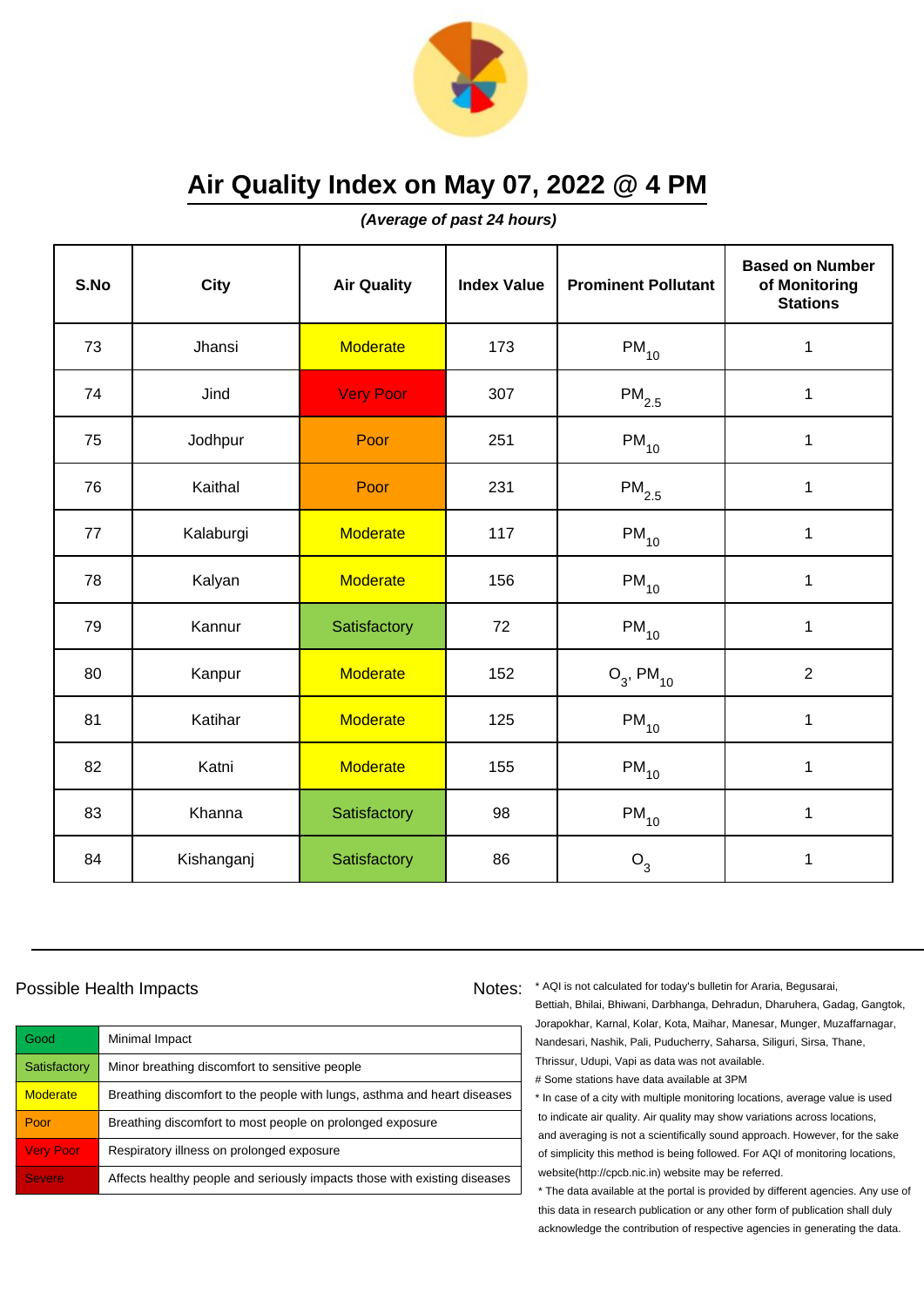

**(Average of past 24 hours)**

| S.No | <b>City</b>      | <b>Air Quality</b> | <b>Index Value</b> | <b>Prominent Pollutant</b>                     | <b>Based on Number</b><br>of Monitoring<br><b>Stations</b> |
|------|------------------|--------------------|--------------------|------------------------------------------------|------------------------------------------------------------|
| 85   | Kochi            | <b>Moderate</b>    | 137                | CO                                             | $\mathbf 1$                                                |
| 86   | Kohima           | Satisfactory       | 77                 | $PM_{10}$                                      | 1                                                          |
| 87   | Kolkata          | Satisfactory       | 83                 | $PM_{10}$ , NO <sub>2</sub> , O <sub>3</sub>   | 6                                                          |
| 88   | Kollam           | Satisfactory       | 83                 | $PM_{10}$                                      | 1                                                          |
| 89   | Koppal           | Satisfactory       | 57                 | $PM_{10}$                                      | $\mathbf{1}$                                               |
| 90   | Kozhikode        | Satisfactory       | 73                 | $PM_{10}$                                      | 1                                                          |
| 91   | Kurukshetra      | Poor               | 271                | $PM_{2.5}$                                     | $\mathbf{1}$                                               |
| 92   | Lucknow          | <b>Moderate</b>    | 121                | $PM_{2.5}$ , PM <sub>10</sub> , O <sub>3</sub> | 6                                                          |
| 93   | Ludhiana         | <b>Moderate</b>    | 129                | $PM_{2.5}$                                     | $\mathbf 1$                                                |
| 94   | Madikeri         | Good               | 48                 | $PM_{10}$                                      | $\mathbf 1$                                                |
| 95   | Mandi Gobindgarh | <b>Moderate</b>    | 156                | $PM_{2.5}$                                     | 1                                                          |
| 96   | Mandideep        | <b>Moderate</b>    | 101                | $\mathsf{PM}_{10}$                             | $\mathbf 1$                                                |

#### Possible Health Impacts

Good Minimal Impact Satisfactory | Minor breathing discomfort to sensitive people Moderate **Breathing discomfort to the people with lungs**, asthma and heart diseases Poor **Breathing discomfort to most people on prolonged exposure** Very Poor Respiratory illness on prolonged exposure Severe **Affects healthy people and seriously impacts those with existing diseases** 

Notes: \* AQI is not calculated for today's bulletin for Araria, Begusarai, Bettiah, Bhilai, Bhiwani, Darbhanga, Dehradun, Dharuhera, Gadag, Gangtok, Jorapokhar, Karnal, Kolar, Kota, Maihar, Manesar, Munger, Muzaffarnagar, Nandesari, Nashik, Pali, Puducherry, Saharsa, Siliguri, Sirsa, Thane, Thrissur, Udupi, Vapi as data was not available. # Some stations have data available at 3PM

> \* In case of a city with multiple monitoring locations, average value is used to indicate air quality. Air quality may show variations across locations, and averaging is not a scientifically sound approach. However, for the sake of simplicity this method is being followed. For AQI of monitoring locations, website(http://cpcb.nic.in) website may be referred.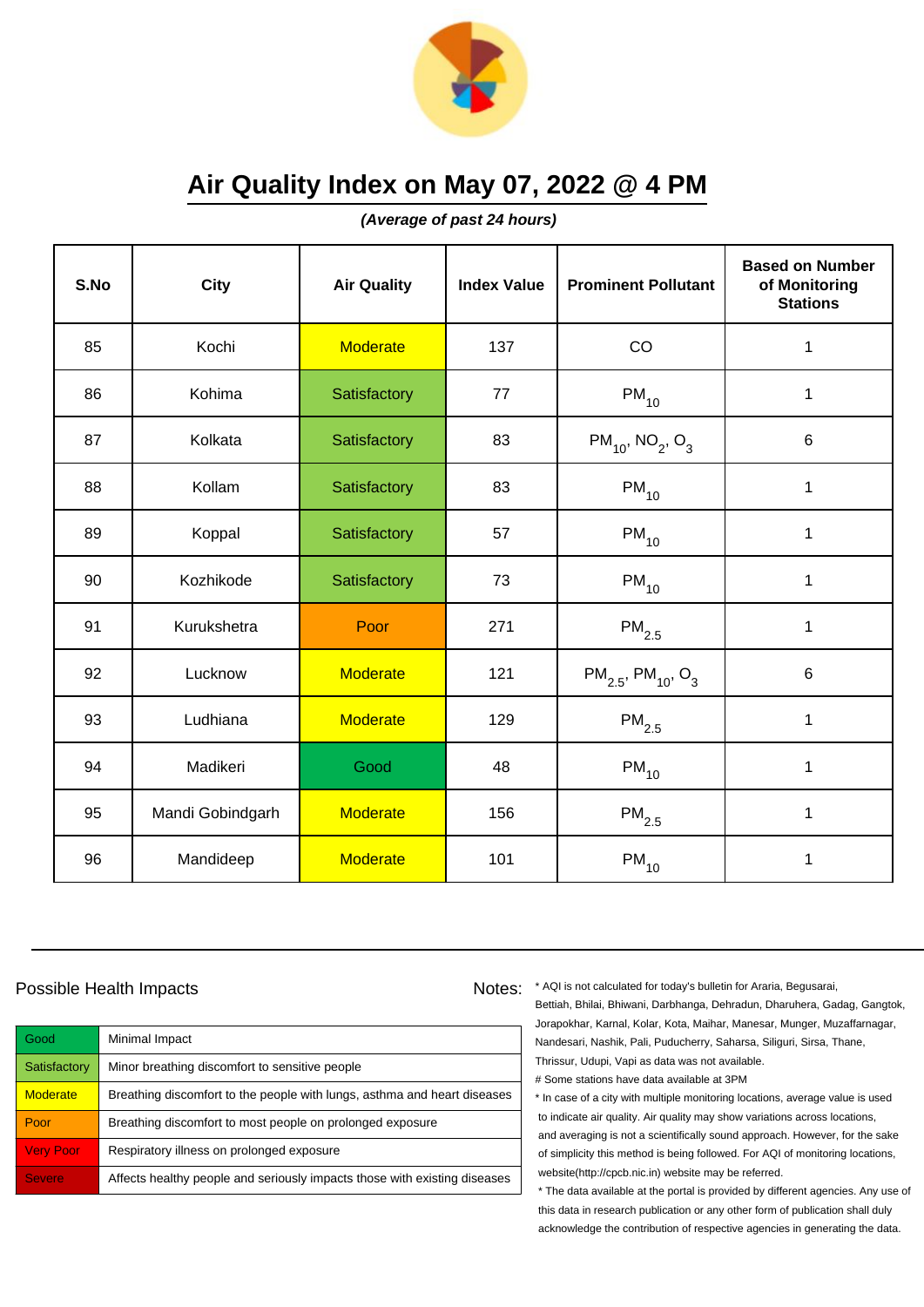

**(Average of past 24 hours)**

| S.No | City        | <b>Air Quality</b> | <b>Index Value</b> | <b>Prominent Pollutant</b>    | <b>Based on Number</b><br>of Monitoring<br><b>Stations</b> |
|------|-------------|--------------------|--------------------|-------------------------------|------------------------------------------------------------|
| 97   | Mandikhera  | <b>Moderate</b>    | 101                | $PM_{10}$                     | 1                                                          |
| 98   | Manglore    | Satisfactory       | 71                 | NO <sub>2</sub>               | $\mathbf 1$                                                |
| 99   | Manguraha   | Good               | 32                 | $O_3$                         | 1                                                          |
| 100  | Meerut      | <b>Moderate</b>    | 193                | $PM_{2.5}$ , PM <sub>10</sub> | 3                                                          |
| 101  | Moradabad   | <b>Moderate</b>    | 111                | $PM_{10}$                     | $\overline{4}$                                             |
| 102  | Motihari    | <b>Moderate</b>    | 108                | $O_3$                         | 1                                                          |
| 103  | Mumbai      | <b>Moderate</b>    | 189                | $PM_{10}$ , PM <sub>2.5</sub> | 16                                                         |
| 104  | Muzaffarpur | Satisfactory       | 76                 | $PM_{10}$ , PM <sub>2.5</sub> | $\overline{2}$                                             |
| 105  | Mysuru      | Satisfactory       | 55                 | O <sub>3</sub>                | $\mathbf 1$                                                |
| 106  | Nagpur      | Poor               | 201                | $\mathsf{PM}_{2.5}$           | 1                                                          |
| 107  | Naharlagun  | Satisfactory       | 65                 | SO <sub>2</sub>               | 1                                                          |
| 108  | Narnaul     | Poor               | 216                | $\mathsf{PM}_{2.5}$           | 1                                                          |

#### Possible Health Impacts

| Good             | Minimal Impact                                                            |
|------------------|---------------------------------------------------------------------------|
| Satisfactory     | Minor breathing discomfort to sensitive people                            |
| <b>Moderate</b>  | Breathing discomfort to the people with lungs, asthma and heart diseases  |
| Poor             | Breathing discomfort to most people on prolonged exposure                 |
| <b>Very Poor</b> | Respiratory illness on prolonged exposure                                 |
| <b>Severe</b>    | Affects healthy people and seriously impacts those with existing diseases |

Notes: \* AQI is not calculated for today's bulletin for Araria, Begusarai, Bettiah, Bhilai, Bhiwani, Darbhanga, Dehradun, Dharuhera, Gadag, Gangtok, Jorapokhar, Karnal, Kolar, Kota, Maihar, Manesar, Munger, Muzaffarnagar, Nandesari, Nashik, Pali, Puducherry, Saharsa, Siliguri, Sirsa, Thane, Thrissur, Udupi, Vapi as data was not available. # Some stations have data available at 3PM

> \* In case of a city with multiple monitoring locations, average value is used to indicate air quality. Air quality may show variations across locations, and averaging is not a scientifically sound approach. However, for the sake of simplicity this method is being followed. For AQI of monitoring locations, website(http://cpcb.nic.in) website may be referred.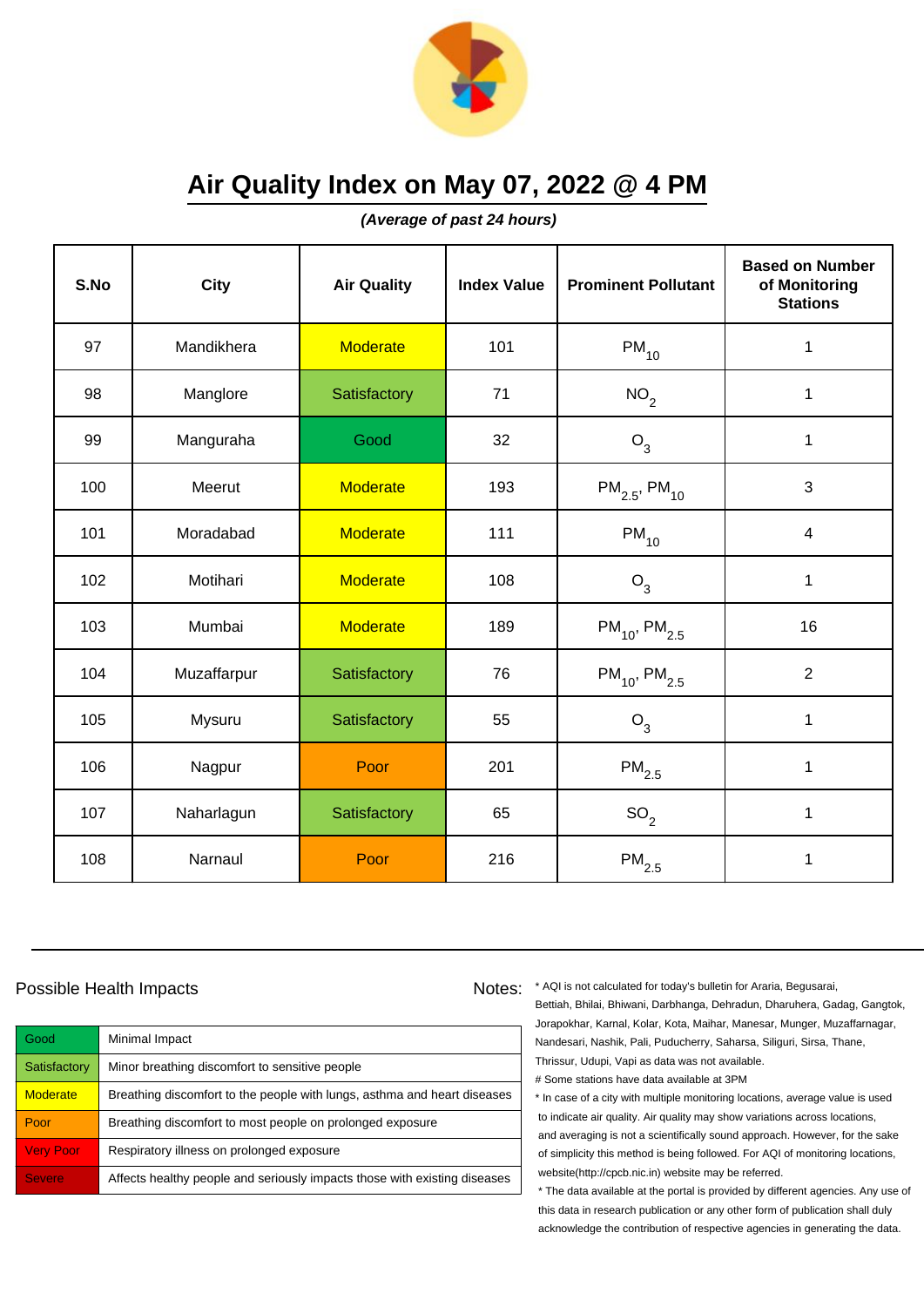

**(Average of past 24 hours)**

| S.No | <b>City</b> | <b>Air Quality</b> | <b>Index Value</b> | <b>Prominent Pollutant</b>                     | <b>Based on Number</b><br>of Monitoring<br><b>Stations</b> |
|------|-------------|--------------------|--------------------|------------------------------------------------|------------------------------------------------------------|
| 109  | Navi Mumbai | <b>Moderate</b>    | 161                | $PM_{10}$                                      | 3                                                          |
| 110  | Noida       | Poor               | 224                | $PM_{10}$ , O <sub>3</sub>                     | 4                                                          |
| 111  | Palwal      | <b>Moderate</b>    | 107                | $PM_{10}$                                      | 1                                                          |
| 112  | Panchkula   | <b>Moderate</b>    | 104                | $\mathsf{PM}_{2.5}$                            | 1                                                          |
| 113  | Panipat     | Poor               | 272                | $PM_{2.5}$                                     | $\mathbf 1$                                                |
| 114  | Patiala     | Moderate           | 119                | $PM_{10}$                                      | 1                                                          |
| 115  | Patna       | <b>Moderate</b>    | 138                | $PM_{2.5}$ , O <sub>3</sub> , PM <sub>10</sub> | $6\phantom{1}$                                             |
| 116  | Pithampur   | <b>Moderate</b>    | 138                | $PM_{10}$                                      | $\mathbf 1$                                                |
| 117  | Prayagraj   | Satisfactory       | 100                | $PM_{10}$                                      | 3                                                          |
| 118  | Pune        | Poor               | 236                | $\mathsf{PM}_{2.5}$                            | 4                                                          |
| 119  | Purnia      | <b>Moderate</b>    | 104                | $PM_{2.5}$                                     | 1                                                          |
| 120  | Raichur     | <b>Moderate</b>    | 111                | $\mathsf{PM}_{10}$                             | 1                                                          |

#### Possible Health Impacts

Good Minimal Impact Satisfactory | Minor breathing discomfort to sensitive people Moderate **Breathing discomfort to the people with lungs**, asthma and heart diseases Poor **Breathing discomfort to most people on prolonged exposure** Very Poor Respiratory illness on prolonged exposure Severe **Affects healthy people and seriously impacts those with existing diseases** 

Notes: \* AQI is not calculated for today's bulletin for Araria, Begusarai, Bettiah, Bhilai, Bhiwani, Darbhanga, Dehradun, Dharuhera, Gadag, Gangtok, Jorapokhar, Karnal, Kolar, Kota, Maihar, Manesar, Munger, Muzaffarnagar, Nandesari, Nashik, Pali, Puducherry, Saharsa, Siliguri, Sirsa, Thane, Thrissur, Udupi, Vapi as data was not available. # Some stations have data available at 3PM

> \* In case of a city with multiple monitoring locations, average value is used to indicate air quality. Air quality may show variations across locations, and averaging is not a scientifically sound approach. However, for the sake of simplicity this method is being followed. For AQI of monitoring locations, website(http://cpcb.nic.in) website may be referred.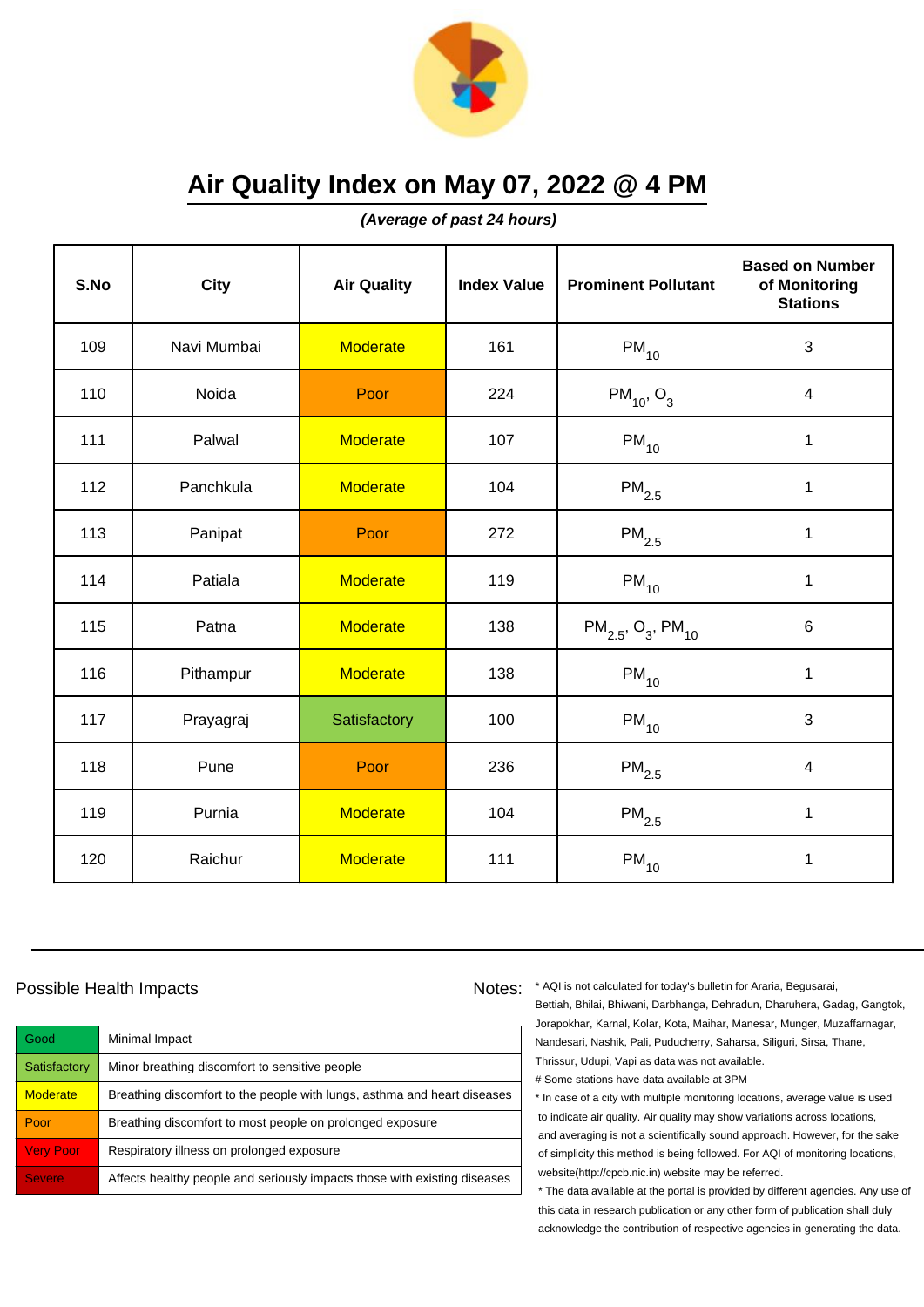

**(Average of past 24 hours)**

| S.No | City              | <b>Air Quality</b> | <b>Index Value</b> | <b>Prominent Pollutant</b>    | <b>Based on Number</b><br>of Monitoring<br><b>Stations</b> |
|------|-------------------|--------------------|--------------------|-------------------------------|------------------------------------------------------------|
| 121  | Rajamahendravaram | Good               | 50                 | $PM_{10}$                     | 1                                                          |
| 122  | Rajgir            | Satisfactory       | 92                 | $\mathsf{PM}_{10}$            | 1                                                          |
| 123  | Ramanagara        | Satisfactory       | 60                 | $PM_{10}$                     | 1                                                          |
| 124  | Ratlam            | <b>Moderate</b>    | 162                | $PM_{2.5}$                    | 1                                                          |
| 125  | Rohtak            | <b>Moderate</b>    | 198                | $PM_{2.5}$                    | $\mathbf{1}$                                               |
| 126  | Rupnagar          | Satisfactory       | 73                 | $\mathsf{PM}_{10}$            | 1                                                          |
| 127  | Sagar             | <b>Moderate</b>    | 103                | $PM_{2.5}$                    | $\mathbf{1}$                                               |
| 128  | Samastipur        | <b>Moderate</b>    | 189                | $PM_{10}$                     | 1                                                          |
| 129  | Sasaram           | <b>Moderate</b>    | 177                | $O_3$                         | 1                                                          |
| 130  | Satna             | Satisfactory       | 65                 | $PM_{10}$                     | 1                                                          |
| 131  | Shillong          | Good               | 38                 | $PM_{2.5}$ , PM <sub>10</sub> | $\overline{2}$                                             |
| 132  | Shivamogga        | Satisfactory       | 64                 | $\mathsf{PM}_{10}$            | 1                                                          |

#### Possible Health Impacts

| Good             | Minimal Impact                                                            |
|------------------|---------------------------------------------------------------------------|
| Satisfactory     | Minor breathing discomfort to sensitive people                            |
| <b>Moderate</b>  | Breathing discomfort to the people with lungs, asthma and heart diseases  |
| Poor             | Breathing discomfort to most people on prolonged exposure                 |
| <b>Very Poor</b> | Respiratory illness on prolonged exposure                                 |
| <b>Severe</b>    | Affects healthy people and seriously impacts those with existing diseases |

Notes: \* AQI is not calculated for today's bulletin for Araria, Begusarai, Bettiah, Bhilai, Bhiwani, Darbhanga, Dehradun, Dharuhera, Gadag, Gangtok, Jorapokhar, Karnal, Kolar, Kota, Maihar, Manesar, Munger, Muzaffarnagar, Nandesari, Nashik, Pali, Puducherry, Saharsa, Siliguri, Sirsa, Thane, Thrissur, Udupi, Vapi as data was not available. # Some stations have data available at 3PM

> \* In case of a city with multiple monitoring locations, average value is used to indicate air quality. Air quality may show variations across locations, and averaging is not a scientifically sound approach. However, for the sake of simplicity this method is being followed. For AQI of monitoring locations, website(http://cpcb.nic.in) website may be referred.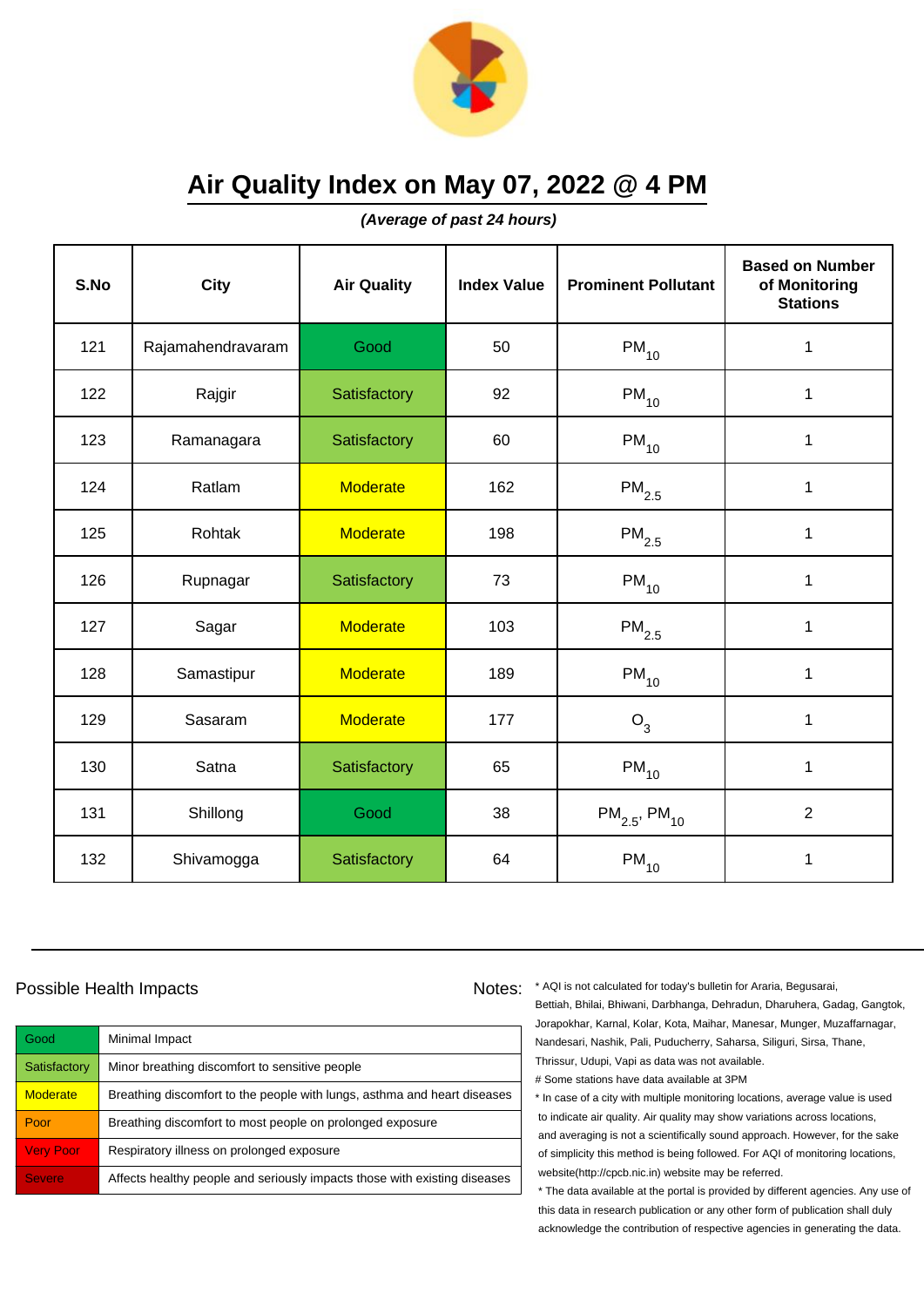

**(Average of past 24 hours)**

| S.No | <b>City</b>        | <b>Air Quality</b> | <b>Index Value</b> | <b>Prominent Pollutant</b> | <b>Based on Number</b><br>of Monitoring<br><b>Stations</b> |
|------|--------------------|--------------------|--------------------|----------------------------|------------------------------------------------------------|
| 133  | Singrauli          | Poor               | 246                | $\mathsf{PM}_{10}$         | 1                                                          |
| 134  | Siwan              | <b>Moderate</b>    | 119                | $\mathsf{PM}_{10}$         | 1                                                          |
| 135  | Solapur            | Satisfactory       | 85                 | $PM_{10}$                  | $\mathbf 1$                                                |
| 136  | Sonipat            | <b>Very Poor</b>   | 399                | $PM_{10}$                  | $\mathbf 1$                                                |
| 137  | Srinagar           | Good               | 42                 | $\mathsf{PM}_{10}$         | $\mathbf 1$                                                |
| 138  | Talcher            | Satisfactory       | 53                 | $O_3$                      | 1                                                          |
| 139  | Thiruvananthapuram | Good               | 36                 | $\mathsf{PM}_{2.5}$        | $\overline{2}$                                             |
| 140  | Thoothukudi        | Good               | 48                 | $PM_{10}$                  | 1                                                          |
| 141  | Tirupati           | <b>Moderate</b>    | 126                | $PM_{2.5}$                 | $\mathbf 1$                                                |
| 142  | Udaipur            | <b>Moderate</b>    | 157                | $PM_{10}$                  | 1                                                          |
| 143  | Ujjain             | <b>Moderate</b>    | 193                | $PM_{10}$                  | 1                                                          |
| 144  | Varanasi           | Satisfactory       | 93                 | $O_3$ , PM <sub>10</sub>   | $\overline{\mathbf{4}}$                                    |

#### Possible Health Impacts

| Good             | Minimal Impact                                                            |
|------------------|---------------------------------------------------------------------------|
| Satisfactory     | Minor breathing discomfort to sensitive people                            |
| <b>Moderate</b>  | Breathing discomfort to the people with lungs, asthma and heart diseases  |
| Poor             | Breathing discomfort to most people on prolonged exposure                 |
| <b>Very Poor</b> | Respiratory illness on prolonged exposure                                 |
| <b>Severe</b>    | Affects healthy people and seriously impacts those with existing diseases |

Notes: \* AQI is not calculated for today's bulletin for Araria, Begusarai, Bettiah, Bhilai, Bhiwani, Darbhanga, Dehradun, Dharuhera, Gadag, Gangtok, Jorapokhar, Karnal, Kolar, Kota, Maihar, Manesar, Munger, Muzaffarnagar, Nandesari, Nashik, Pali, Puducherry, Saharsa, Siliguri, Sirsa, Thane, Thrissur, Udupi, Vapi as data was not available. # Some stations have data available at 3PM

> \* In case of a city with multiple monitoring locations, average value is used to indicate air quality. Air quality may show variations across locations, and averaging is not a scientifically sound approach. However, for the sake of simplicity this method is being followed. For AQI of monitoring locations, website(http://cpcb.nic.in) website may be referred.